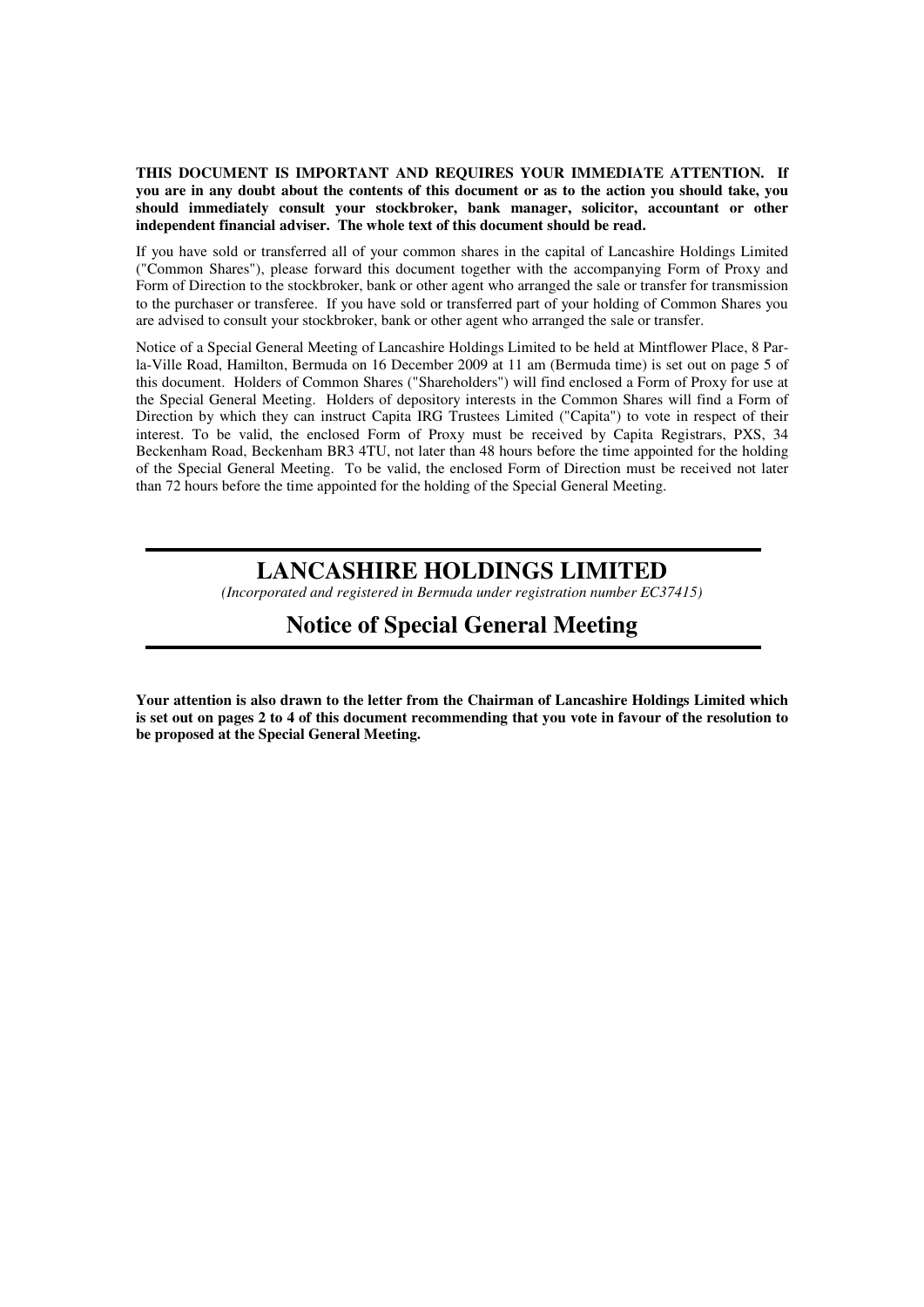## **LETTER FROM THE CHAIRMAN LANCASHIRE HOLDINGS LIMITED (the "Company")**

*(Incorporated and registered in Bermuda under registration number EC37415)* 

*Directors:* 

**John Bishop,** *Non-Executive Director* **Richard Brindle,** *Chief Executive Officer*  **Simon Burton***, Deputy Chief Executive Officer* **Jens Juul,** *Non-Executive Director*  **Neil McConachie,** *President and Chief Financial Officer*  **Ralf Oelssner,** *Senior Independent Director* **Robert Spass,** *Non-Executive Director*  **William Spiegel,** *Non-Executive Director*  **Martin Thomas,** *Non-Executive Chairman*  **Barry Volpert,** *Non-Executive Director* 

*Registered Office:* Clarendon House 2 Church Street Hamilton HM 11 Bermuda

#### **23 November 2009**

### **To Shareholders and for information only to holders of depository interests:**

Dear Shareholder,

## **Special General Meeting**

I am writing to give you details of the business proposed to be considered at the Company's forthcoming Special General Meeting to be held at Mintflower Place, 8 Par-la-Ville Road, Hamilton, Bermuda on 16 December 2009 at 11 am (Bermuda time). The notice convening the SGM is set out towards the end of this **letter** 

#### **Background to the Business to be considered**

At the Board Meeting held on 4 November 2009, the Board of Directors (the "Board") approved a new share repurchase program, as more fully described below, for the repurchase of Common Shares in the Company up to a total value of US\$150,000,000, to expire 12 months after its approval at the SGM unless such approval is renewed at the next annual general meeting of the Company in 2010. It is anticipated that the Company's previous share repurchase program will be completed shortly.

As a Bermudian-registered company, the Company is not required to seek Shareholder approval for the repurchase of its own shares under applicable Bermudian company law and the Company's Bye-laws. However, it is sought as best practice and in compliance with the guidelines issued by the Association of British Insurers ("ABI"), which provides, *inter alia,* that market purchases should be approved by a special resolution, that an authority to purchase up to 10% of the issued ordinary share capital should not usually cause concern to the ABI and that such authority should be renewed each year.

#### **Proposed Business – Resolution to authorise the Company to purchase its own shares**

The Board is seeking Shareholders' approval to authorise the Company generally and unconditionally to make one or more market purchases of the issued Common Shares of the Company up to a maximum number of 18,250,306 Common Shares, an amount equal to approximately 10% of the issued Common Share capital of the Company as at the date of this document, at a price of not less than the nominal value of the Common Shares (exclusive of expenses payable by the Company). The maximum price per Common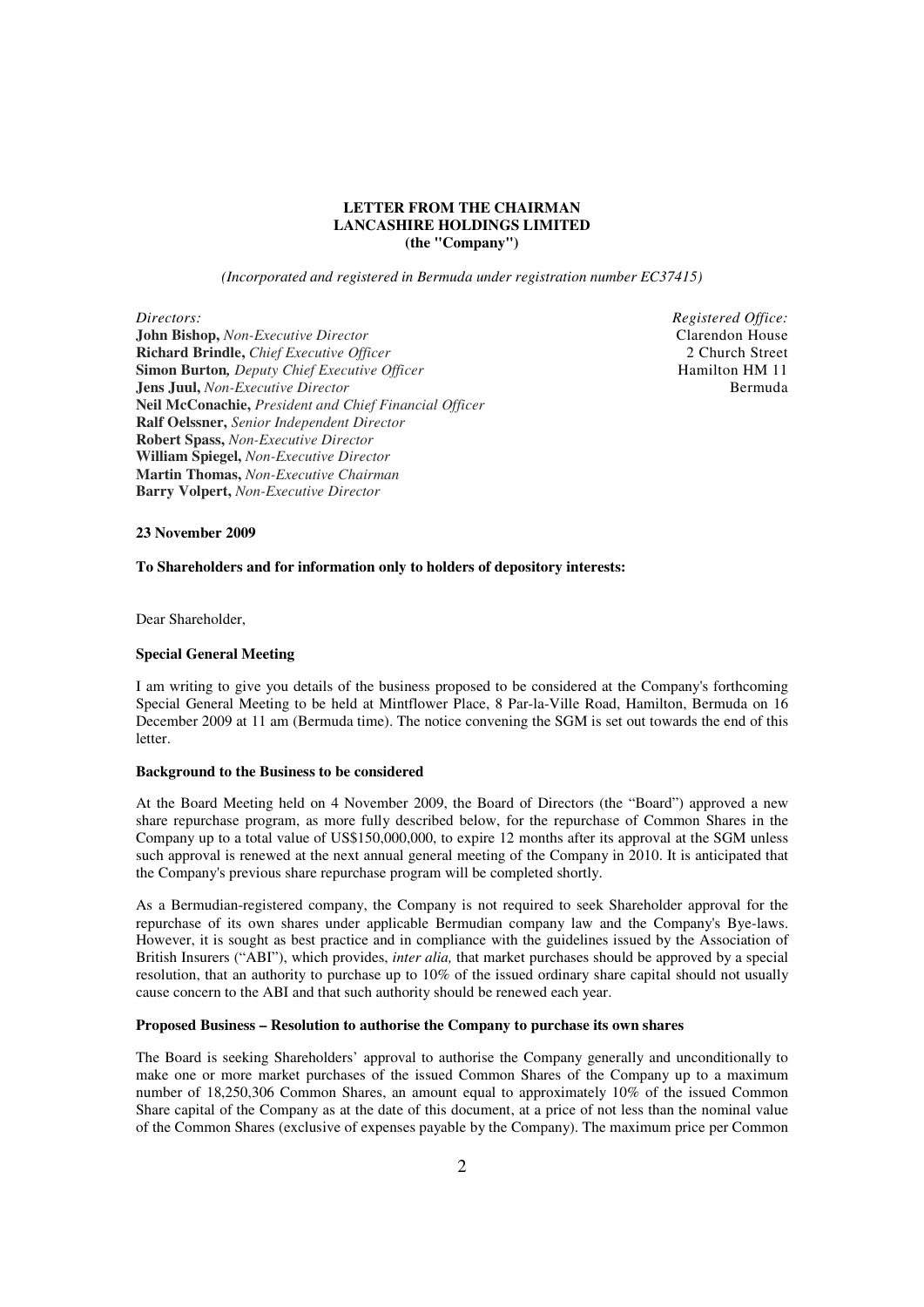Share (exclusive of expenses payable by the Company) that may be paid under the authority shall not exceed the higher of (i) 5% above the average of the closing middle market quotations of the Company's Common Shares derived from the London Stock Exchange Daily Official List for the 5 business days before the purchase is made and (ii) an amount equal to the higher of the price of the last independent trade and the highest current independent bid for the Common Shares on the London Stock Exchange at the time of purchase. Purchases may otherwise be made in such manner and on such terms as the Board or any authorised committee may from time to time determine and instruct management. Purchases would only be made if the effect would be expected to improve earnings per share and the Board considers that it would be in the best interests of the Company to do so. Pursuant to the Bye-laws, no purchase can be made if the Board determines that it would result in a non-*de minimis* adverse tax, legal or regulatory consequence to the Company, any of its subsidiaries or any holder of shares or its affiliates.

The Company cannot by law (in respect of the par value of the shares to be purchased) purchase its own shares except out of:

(a) the capital paid up thereon; or

(b) the funds of the Company which would otherwise be available for dividend payment or distribution; or

(c) the proceeds of a fresh issue of shares made for the purpose of the repurchase, and

(d) the premium if any payable on the repurchase is provided out of the funds of the Company which would otherwise be available for dividend payment or distribution or out of the Company's share premium account before the repurchase date.

Unless otherwise renewed or revoked by the Shareholders in a general meeting this authority will expire 12 months after its approval at the SGM unless such approval is renewed at the next annual general meeting of the Company in 2010.

#### **Voting**

**Shareholders will find enclosed with this document a Form of Proxy for use in connection with the Special General Meeting. You are requested to complete the Form of Proxy in accordance with the instructions printed thereon and to return it to Capita Registrars, PXS, 34 Beckenham Road, Beckenham BR3 4TU, not later than 48 hours before the time appointed for the holding of the Special General Meeting. The return of a completed Form of Proxy will not preclude you from attending the Special General Meeting and voting in person, should you so wish.** 

**Holders of depository interests in the Company wishing to instruct Capita to vote in respect of the holder's interest should use the enclosed Form of Direction. The completed Form of Direction must be received by Capita Registrars, PXS, 34 Beckenham Road, Beckenham BR3 4TU, not later than 72 hours before the time appointed for the holding of the Special General Meeting.** 

#### **Record Date**

Only Shareholders entered on the register of members of the Company at 5.00pm (Bermuda time) on 20 November 2009 shall be entitled to attend and vote at the meeting in respect of the number of Common Shares registered in their name at that time. Changes to entries on the register of members after 5.00pm (Bermuda time) on 20 November 2009 shall be disregarded in determining the rights of any person to attend or vote at the meeting. The length of time between the record date and the Special General Meeting is necessary to allow sufficient time to complete the voting cut-back calculations related to US 9.5% Shareholders as required by Bye-laws 40 and 41 of the Company's Bye-laws.

#### **Recommendation**

The directors believe that the resolution set out in the Special General Meeting notice is in the best interests of the Company and its Shareholders as a whole and recommend that you vote in favour of the resolution.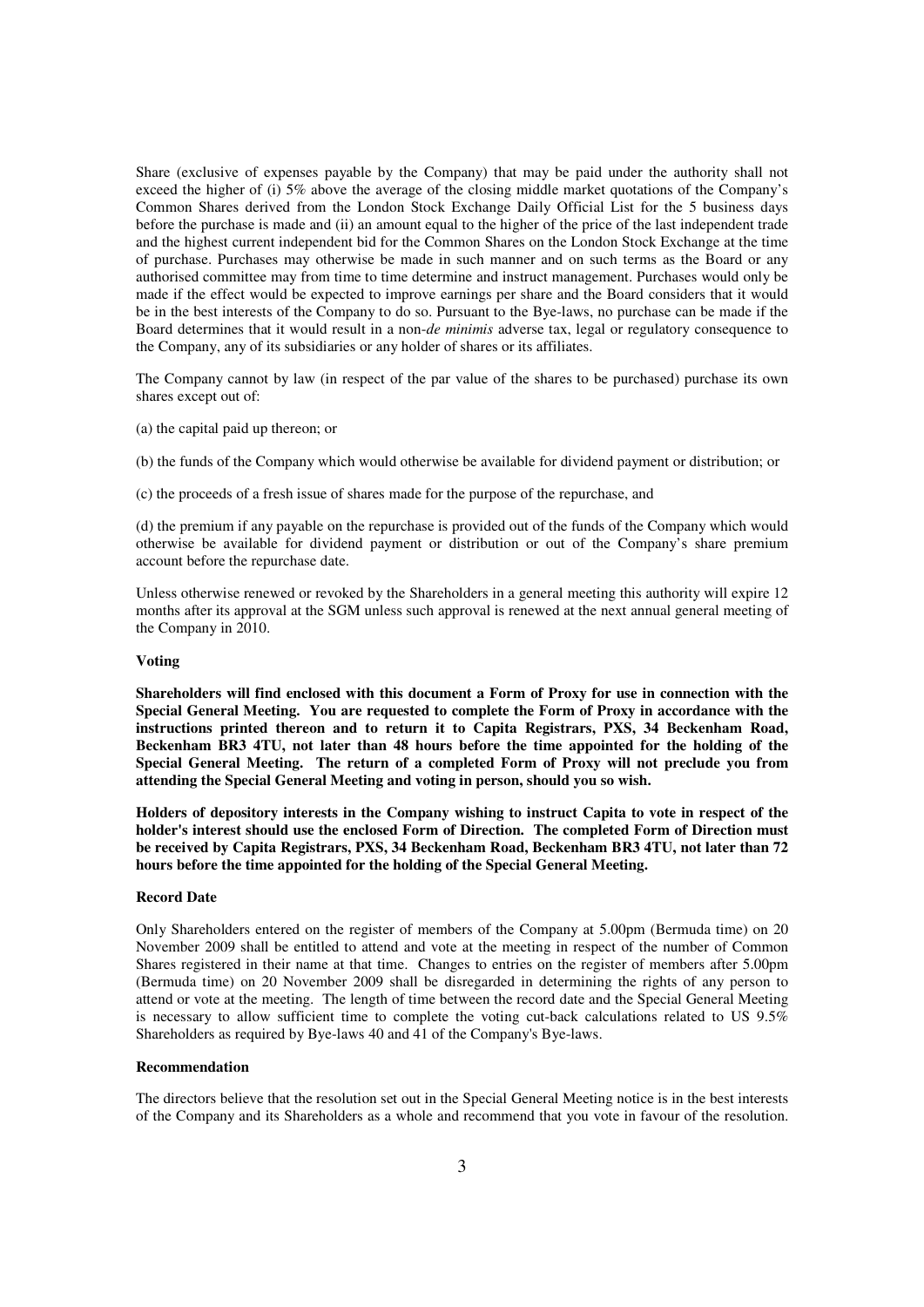Each director who holds Common Shares in the Company intends to vote in favour of the resolution in respect of his own shareholdings.

Yours faithfully,

**Martin Thomas**  *Chairman*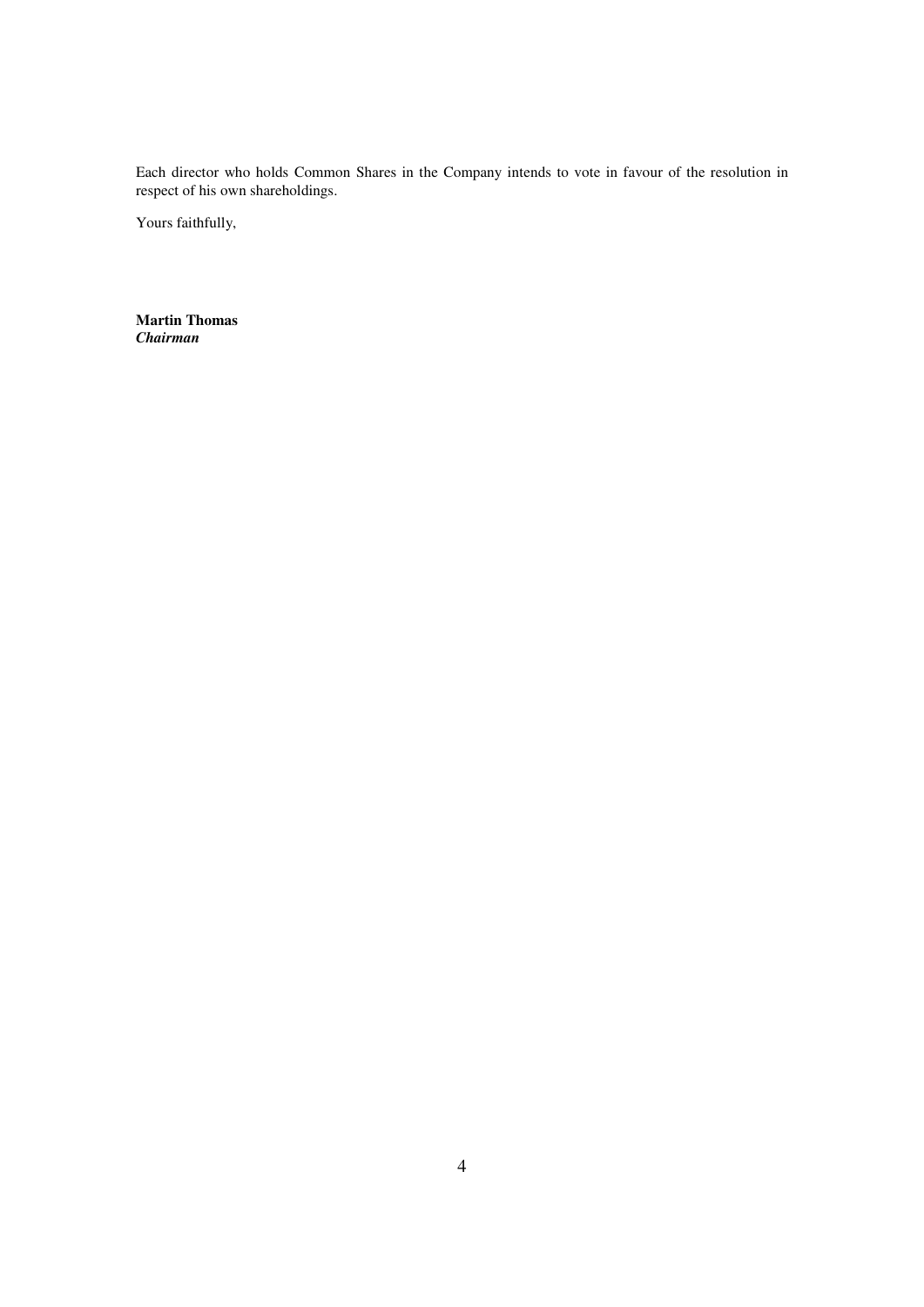## **LANCASHIRE HOLDINGS LIMITED NOTICE OF SPECIAL GENERAL MEETING**

**NOTICE IS HEREBY GIVEN** that a Special General Meeting of the Company will be held at Mintflower Place, 8 Par-la-Ville Road, Hamilton, Bermuda on 16 December 2009 at 11 am (Bermuda time), for the purpose of considering and, if thought fit, passing the following resolution:

#### **To consider, and if thought fit, pass the following resolution as a Special Resolution (as defined in the Company's Bye-laws):**

- **1.** That the Company be generally and unconditionally authorised, in accordance with Bye-law 3 of the Company's Bye-laws and pursuant to section 42A of the Companies Act of Bermuda, to make one or more purchases of Common Shares in such manner and on such terms as the Directors or any authorised committee may from time to time determine provided that:
	- (a) the maximum number of Common Shares hereby authorised to be purchased shall be 18,250,306 (representing approximately 10% of the issued Common Share capital of the Company as at the date of this Notice);
	- (b) the minimum price (exclusive of expenses payable by the Company) which may be paid for a Common Share shall be US\$0.10;
	- (c) the maximum price (exclusive of expenses payable by the Company) which may be paid for a Common Share shall be the higher of:
		- i 5% above the average of the closing middle market quotations for a Common Share of the Company taken from the London Stock Exchange Daily Official List for the 5 business days immediately preceding the day on which the Common Share is contracted to be purchased; and
		- ii the higher of the price of the last independent trade and the highest current independent bid for the Common Shares on the London Stock Exchange at the time of purchase as stipulated by Article 5(1) of the Commission Regulation (EC) No.2273/2003 of 22 December 2003 implementing the Market Abuse Directive (Directive 2003/6/EC of the European Parliament and of the Council) as regards exemptions for buy-back programmes and stabilisation of financial instruments;
	- (d) the authority hereby conferred shall, unless previously varied, revoked or renewed, expire 12 months after the passing of this resolution unless such approval is renewed at the next annual general meeting of the Company in 2010; and
	- (e) the Company shall be entitled under such authority to make at any time before its expiry or termination any contract to purchase its own shares which will or may be executed wholly or partly after the expiry of the authority, and may make a purchase of Common Shares in pursuance of any such contract.

## **BY ORDER OF THE BOARD**

**Greg Lunn**  *Company Secretary* 

23 November 2009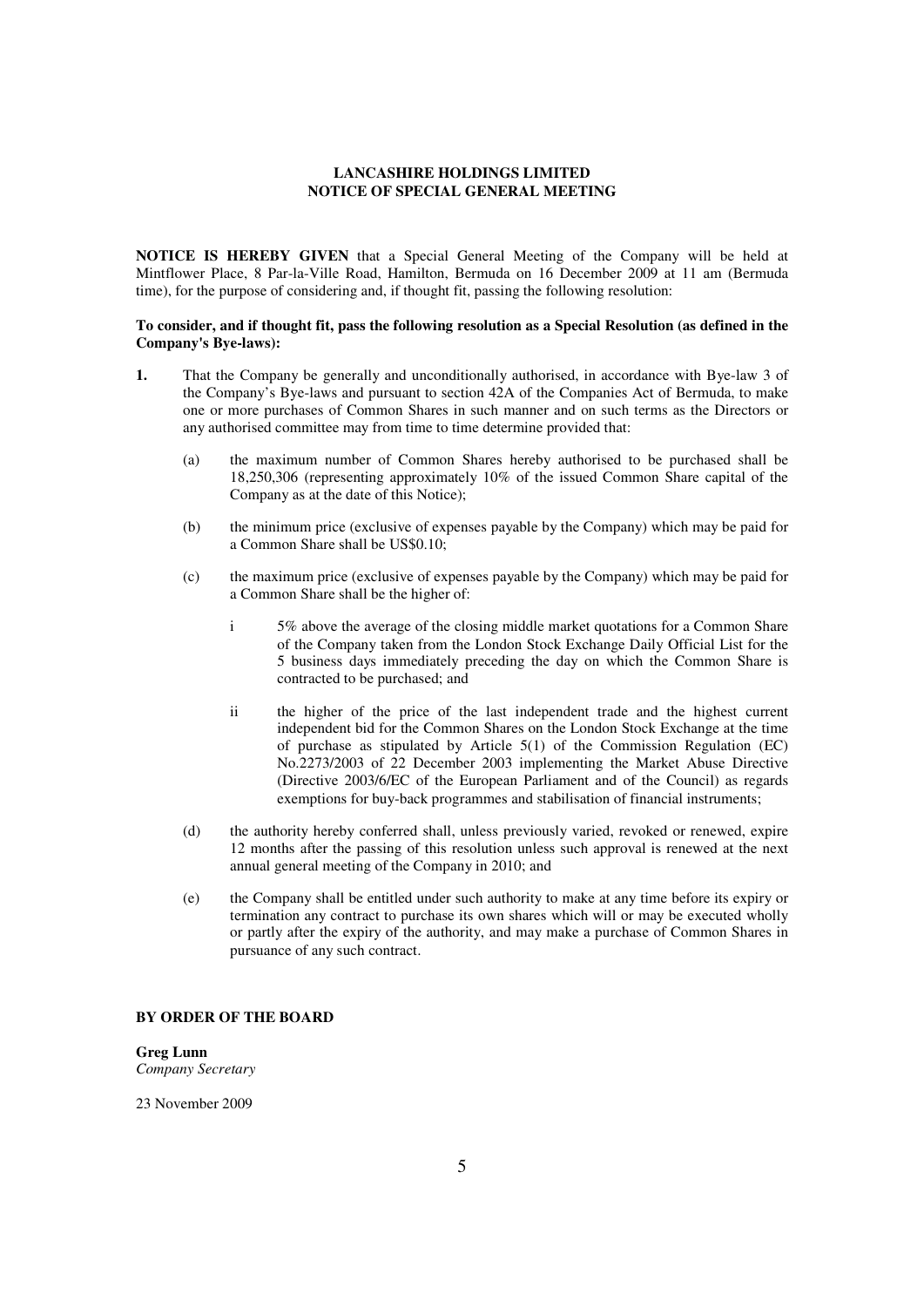Registered Office: Clarendon House 2 Church Street Hamilton HM 11 Bermuda

Registration number: EC37415

#### **Notes:**

- (i) A Shareholder entitled to attend and vote at the meeting convened by this notice or any adjournment thereof is entitled to appoint one or more proxies to attend and to vote instead of him. A proxy need not be a member of the Company.
- (ii) To be valid, the enclosed Form of Proxy must be received by Capita Registrars, PXS, 34 Beckenham Road, Beckenham BR3 4TU, not later than 48 hours before the time appointed for the holding of the Special General Meeting.
- (iii) Any holders of depository interests in the Company wishing to instruct Capita to vote in respect of the holder's interest should use the enclosed Form of Direction. The completed Form of Direction must by received by Capita Registrars, PXS, 34 Beckenham Road, Beckenham BR3 4TU, not later than 72 hours before the time appointed for the holding of the Special General Meeting.
- (iv) Only those Shareholders entered on the register of members of the Company at 5.00pm (Bermuda time) on 20 November 2009 shall be entitled to attend and vote at the meeting in respect of the number of Common Shares registered in their name at that time. Changes to entries on the register of members after 5.00pm (Bermuda time) on 20 November 2009 shall be disregarded in determining the rights of any person to attend or vote at the meeting.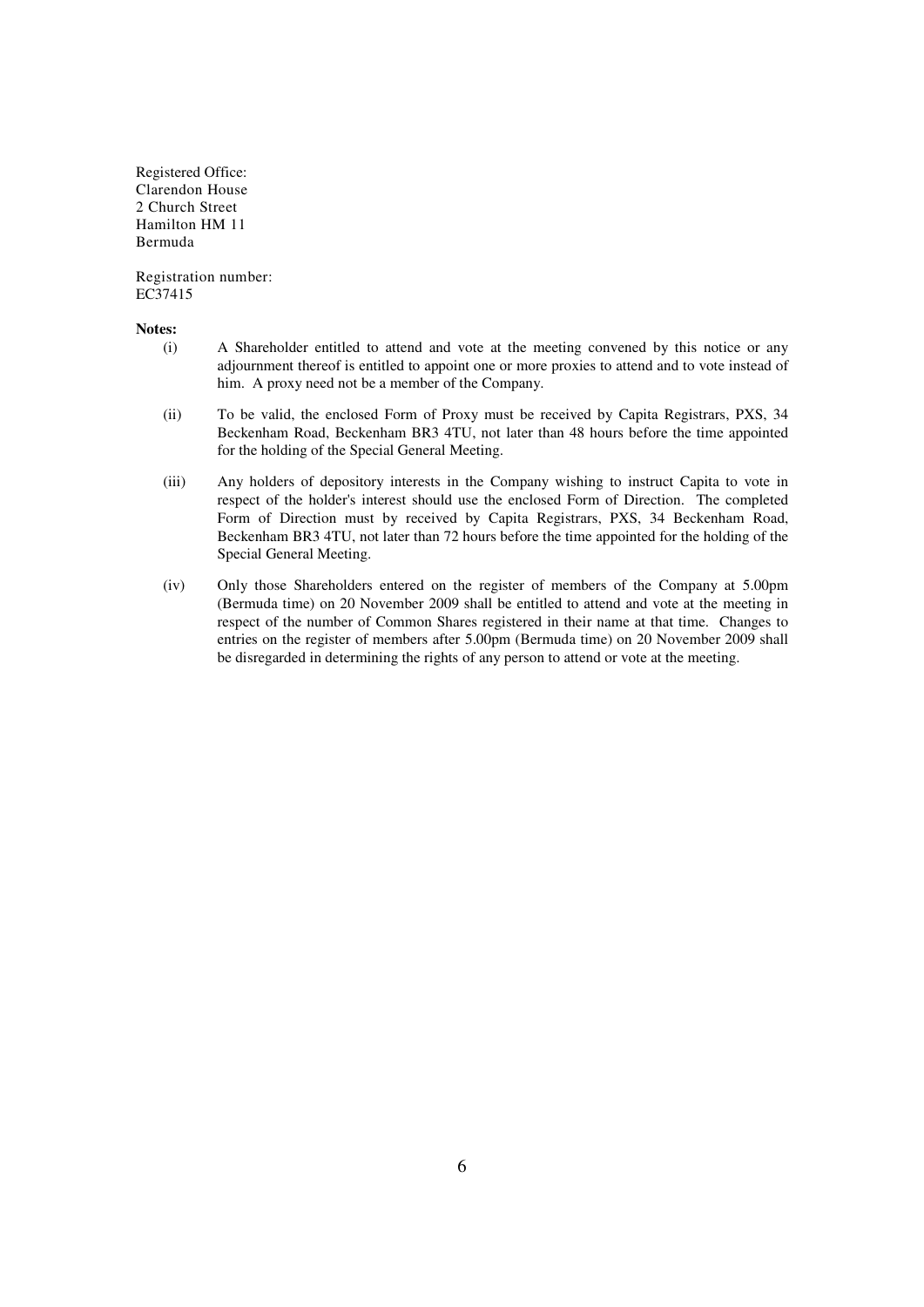## **LANCASHIRE HOLDINGS LIMITED ("the Company")**

## *FORM OF PROXY*

For use by Shareholders at the Special General Meeting of the Company to be held at Mintflower Place, 8 Par-la-Ville Road, Bermuda on 16 December 2009 at 11 am (Bermuda time).

I/We [name in full] \_\_\_\_\_\_\_\_\_\_\_\_\_\_\_\_\_\_\_\_\_\_\_\_\_\_\_\_\_\_\_\_\_\_\_\_\_\_\_\_\_\_\_\_\_\_\_\_\_\_\_\_\_\_\_\_\_\_\_\_\_\_\_\_\_\_\_\_\_\_\_\_\_\_\_\_\_\_\_\_\_\_

Of\_\_\_\_\_\_\_\_\_\_\_\_\_\_\_\_\_\_\_\_\_\_\_\_\_\_\_\_\_\_\_\_\_\_\_\_\_\_\_\_\_\_\_\_\_\_\_\_\_\_\_\_\_\_\_\_\_\_\_\_\_\_\_\_\_\_\_\_\_\_\_\_\_\_\_\_\_\_\_\_\_\_\_\_\_\_\_\_\_\_\_ being (a) member(s) of the above-named Company, as referred to in the notice dated 23 November 2009 (the "Notice") from the Company to its Shareholders HEREBY APPOINT the duly appointed Chairman of the Special General Meeting or

\_\_\_\_\_\_\_\_\_\_\_\_\_\_\_\_\_\_\_\_\_\_\_\_\_\_\_\_\_\_\_\_\_ as my/our proxy to vote for me/us on my/our behalf at the Special General Meeting and at any adjournment thereof, as indicated below.

I/We direct my/our proxy to vote on the resolution set out in the Notice as follows:

| <b>RESOLUTION</b>                                       | FOR | <b>AGAINST</b> | VOTE<br><b>WITHHELD</b> |
|---------------------------------------------------------|-----|----------------|-------------------------|
| 1 – To authorise the Company to purchase its own shares |     |                |                         |

Signature: ………………………………………… Dated: ………………………… 2009

#### **NOTES** :

- 1. Please indicate how you wish to vote by marking an X opposite to the resolution. A vote withheld is not a vote in law and if you abstain on a resolution your vote will not be counted in the calculation of the proportion of the votes for and against that resolution.
- 2. A proxy need not be a member of the Company.
- 3. If this form is signed and returned without any indication as to how the proxy shall vote, he will exercise his discretion both as to how he votes and as to whether or not he abstains from voting.
- 4. In the case of joint holders of Common Shares, the vote of the senior who tenders a vote whether in person or by proxy or by representative, shall be accepted to the exclusion of the votes of the other joint holders, and seniority shall be determined by the order in which the names of the holders stand in the share register of the Company.
- 5. A corporation's form of proxy shall be executed pursuant to a resolution of its directors or any other managing body thereof.
- 6. If you wish to appoint one or more proxies to attend or vote other than the Chairman of the meeting, a space has been provided for his or her full name (in capitals). Please delete the reference to the Chairman and initial it.
- 7. This Form of Proxy, to be valid, must be lodged with Capita Registrars, PXS, 34 Beckenham Road, Beckenham BR3 4TU not less than 48 hours before the time appointed for the meeting or any adjournment thereof, together, if appropriate, with the power of attorney or other written authority, if any, under which it is signed (or a duly certified copy of such power) or, where the Form of Proxy has been signed by an officer on behalf of a corporation a duly certified copy of an authority under which it is signed. Any alterations made to this Form of Proxy should be initialled.